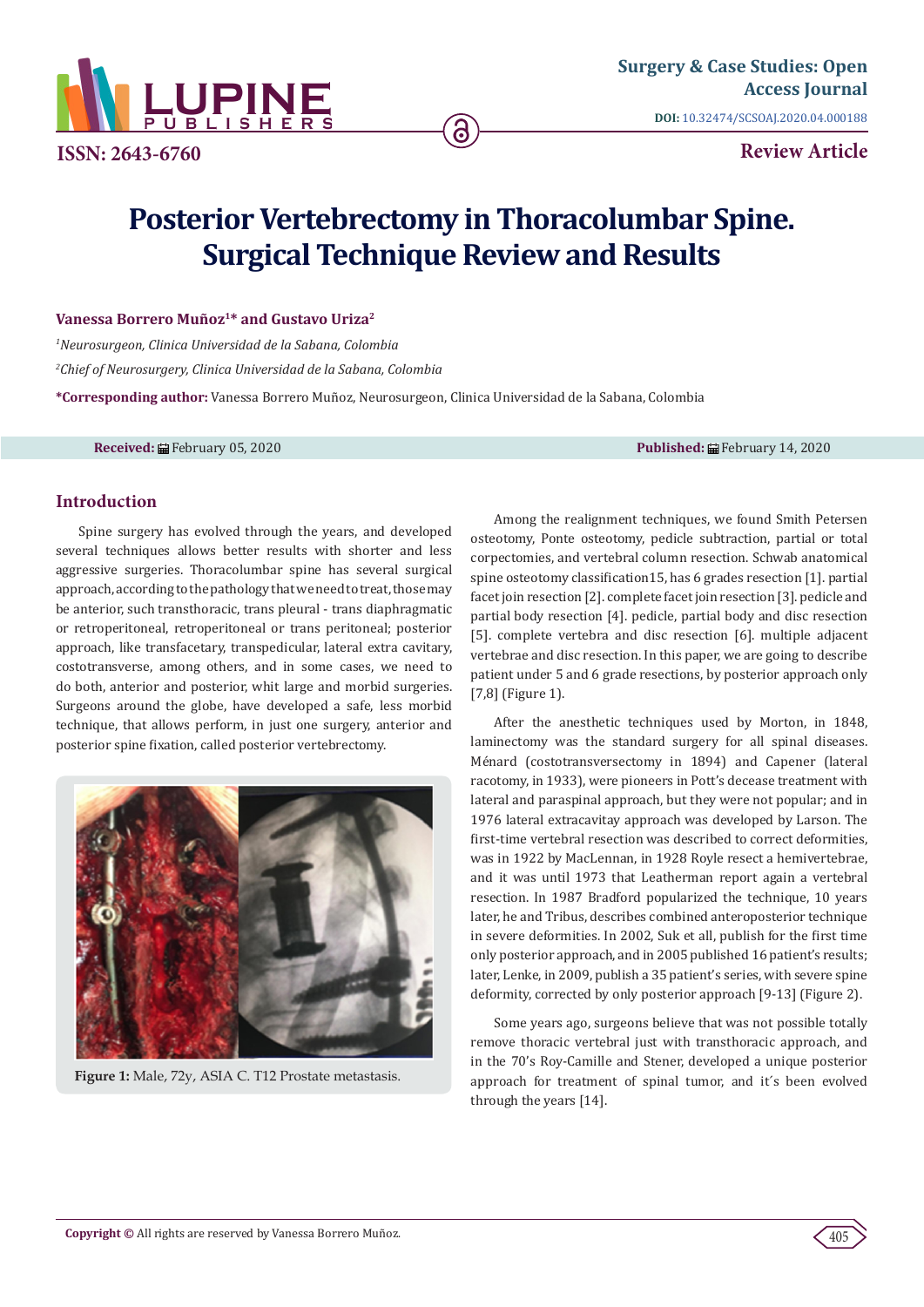

**Figure 2:** Male, 28y, Fx L3 AO A4. Cauda equina. Car accident.

This technique it's a valid option for all Deni's column injury, patients who cannot tolerate anterior thoracic procedures, or long segments fixation; allows decompress neural structures and it's safe visualization during all the procedure, rebuild anterior spine, correct deformities, pathological tissue dissection (tumor or infections), and remove several levels. This posterior spine stabilization via a 360- degree construct, also restore sagittal balance performing intraoperative kyphotic correction, restores spinal height and allows both ventral and dorsal decompression, with minimal surgical morbidity [9,15,16]. Posterior vertebrectomy is indicated in vertebral tumors, vertebral body fractures, spinal deformities, and infections, patients with no neurological injury [17-23], or complete neurological injury, with posterior ligament injury; and is not required collaboration of other surgical specialties [24] (Figure 3).



**Figure 3:** Female, 25y. Cauda equina. ASIA C, Mama Metastasis.

A consensus panel review by the spine trauma study group, in 2006, concluded that lesion's morphology, neurological condition and posterior ligament's integrity are the most important points to approach decision; though surgeon's experience is a determinant factor [24]. Posterior approach is familiar to the spinal surgeon, and avoid vascular and visceral structures. Only posterior approach vertebrectomy has similar complication to anterior approach, like cerebrospinal fluid fistulae, material failure, wound complications, and incidental durotomy. Costotrasversectomy and lateral approach has more complications, like pneumonia, pleural lesion, hemothorax, pulmonary insufficiency, and larger hospital stay [2,9,22-25]. Biomechanically, a distractible cage that allows is correct the kyphosis by lengthening the anterior column, achieving the reconstruction of the anterior spine; and it is supplemented by dorsal pedicle screw and rod implants, getting a circumferential construct [16] (Figure 4).



**Figure 4:** Male, 42y, T7-T6 AO A3 and T12 AO A3. ASIA C. Brown – Sequard syndrome. Work accident (drop fall).

According to Knop et al. [17,19], expandable cages resist axial compression, lateral flexion, and axial rotation. Also, combined with posterior instrumentation, resist translation of the vertebrae above and below the cage in both the sagittal and the coronal plan. In Clinica Universidad de la Sabana, we have used this technique, (distractible cage supplemented by dorsal pedicle screw) with Intraoperative neurophysiological monitoring, having excellent results. In our series, we have from 2016 to September 2019, 12 patients, 8 males, 4 females; 7 thoracic, 6 lumbar; etiology: 7 traumatic, 5 tumoral, 1 infection; one patient has 2 thoracic fractures, that required 2 different surgeries; age: 5 patients 20 to

406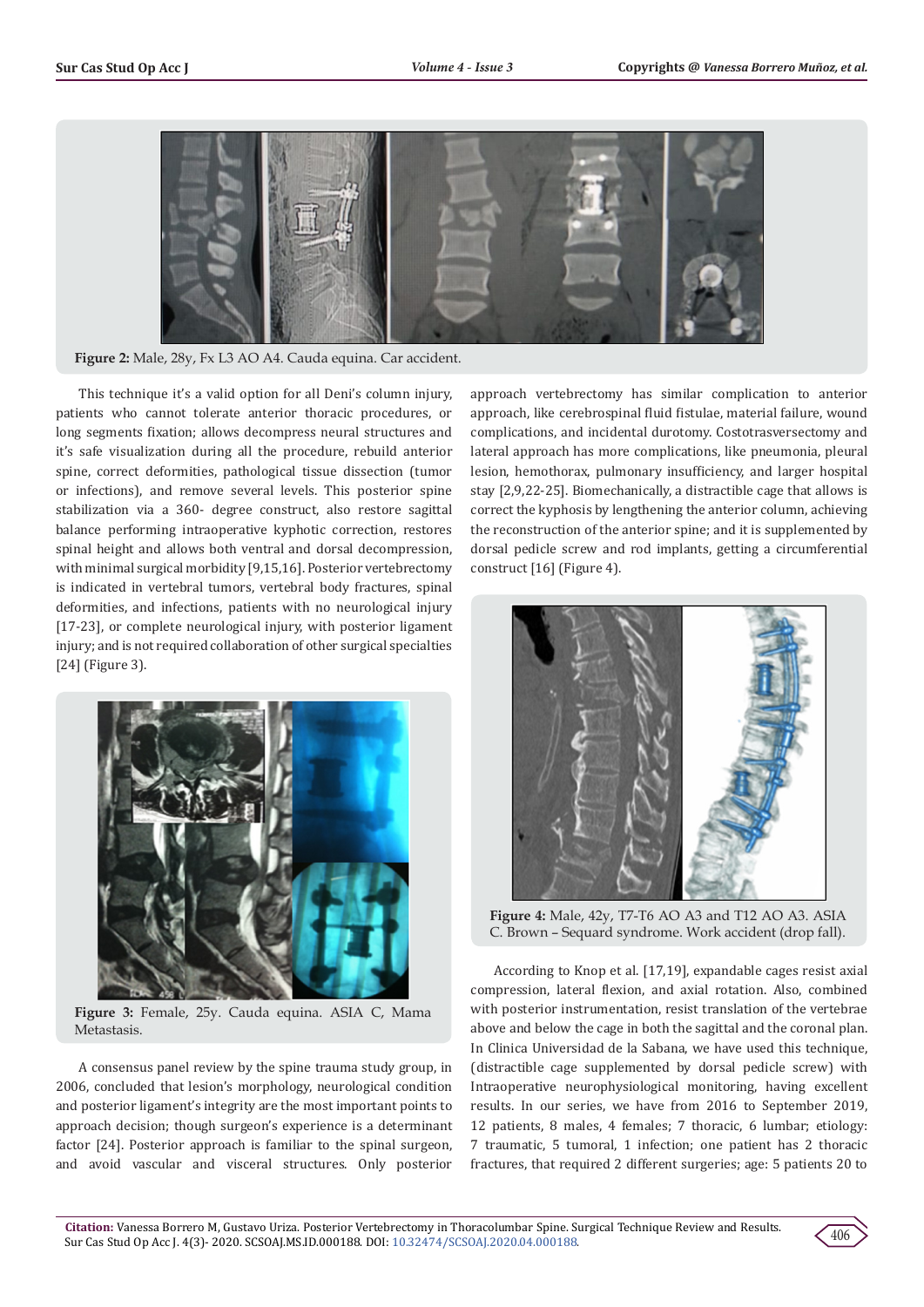29 (1F, 4M), 1 female from 40 to 49, 2 from 60 to 69 (1M, 1F), and 4 from 70 to 79 (3M, 1F) [26].

According to Schwab's classification, we perform 10 type 5 osteotomies, and 3 type 5 [27,28]. Those who had neurological deficit, recovered after surgery with physical therapy, none of them was ASIA A. One patient had an epidural hematoma after the surgery, and has paraparesis, that recover after drainage, and one patient, has a trans operatory hypovolemic shock, and died. 3 patients had work accident, and 2 a car accident. We can conclude that 66.6% were male, 41.6% between 20 and 29, most of them traumatic, and the older group, 33.3%, most of them tumoral, according to the literature, this technique allows a safe surgery, in just one intervention, and reduces the complication risks, having an excellent outcome, using neurophysiological monitoring.

#### **References**

- 1. [Aydogan \(2008\) Kyphosis, scoliosis and kyphoscoliosis. Journal of](https://insights.ovid.com/crossref?an=01202412-200801000-00007)  [Pediatric Orthopaedics B 17\(1\): 33-37.](https://insights.ovid.com/crossref?an=01202412-200801000-00007)
- 2. [Clavel Escribano M, Clavel Laria P, \(1996\) El abordaje posterolateral](https://www.sciencedirect.com/science/article/abs/pii/S1130147396707431)  [extracavitario a la columna dorsal. Neurocirugí](https://www.sciencedirect.com/science/article/abs/pii/S1130147396707431)a 7: 119–125.
- 3. [Crocker M \(2008\) Posterior approach vertebrectomy in the](https://www.tandfonline.com/doi/full/10.1080/02688690701837273)  spine with expandable cage reconstruction: [indications and techniques based on eight cases,](https://www.tandfonline.com/doi/full/10.1080/02688690701837273) British Journal of Neurosurgery [22\(2\): 235-240.](https://www.tandfonline.com/doi/full/10.1080/02688690701837273)
- 4. [Jong-Il C \(2017\) Single-Stage Transpedicular Vertebrectomy and](https://www.ncbi.nlm.nih.gov/pubmed/28323709)  [Expandable Cage Placement for Treatment of Unstable Mid and Lower](https://www.ncbi.nlm.nih.gov/pubmed/28323709)  [Lumbar Burst Fractures. Clinical Spine Surgery 30\(3\): E257-E264.](https://www.ncbi.nlm.nih.gov/pubmed/28323709)
- 5. [Hamzaoglu A \(2011\) Posterior Vertebral Column Resection in Severe](https://www.ncbi.nlm.nih.gov/pubmed/21325930)  [Spinal Deformities: A Total of 102 Cases. Spine, 36\(5\): E340–E344.](https://www.ncbi.nlm.nih.gov/pubmed/21325930)
- 6. [Mazel C \(2014\) Long-term quality of life after en-bloc vertebrectomy: 25](https://www.ncbi.nlm.nih.gov/pubmed/24394919)  [patients followed up for 9 years. Orthopedics & Traumatology: Surgery](https://www.ncbi.nlm.nih.gov/pubmed/24394919)  [& Research 100: 119-126.](https://www.ncbi.nlm.nih.gov/pubmed/24394919)
- 7. [Morales N \(2008\) Posterior Placement of an](https://www.ncbi.nlm.nih.gov/pubmed/18978584) Expandable Cage for Lumbar Vertebral Body Replacement [in Oncologic Surgery by Posterior](https://www.ncbi.nlm.nih.gov/pubmed/18978584)  [Simple Approach: Technical Note. Spine 33\(23\): E901-E905.](https://www.ncbi.nlm.nih.gov/pubmed/18978584)
- 8. [Lenke LG \(2010\) Vertebral Column Resection for the Treatment of](https://www.ncbi.nlm.nih.gov/pubmed/19727995)  [Severe Spinal Deformity. Clin Orthop Relat Res 468: 687.](https://www.ncbi.nlm.nih.gov/pubmed/19727995)
- 9. [Lifshutz J \(2004\) Evolution of the lateral extracavitary approach to the](https://www.ncbi.nlm.nih.gov/pubmed/15264790)  [spine Neurosurg Focus 16\(1\): 12.](https://www.ncbi.nlm.nih.gov/pubmed/15264790)
- 10. [Liu \(2014\) One-stage partial vertebrectomy, titanium mesh implantation](https://www.ncbi.nlm.nih.gov/pubmed/25627991)  [and pedicle screw fixation in the treatment of thoracolumbar burst](https://www.ncbi.nlm.nih.gov/pubmed/25627991)  [fractures through a posterior approach.](https://www.ncbi.nlm.nih.gov/pubmed/25627991) Clinics 69(12): 804-808.
- 11. [Lu D \(2010\) The transpedicular approach compared with the anterior](https://www.ncbi.nlm.nih.gov/pubmed/20515342)  [approach: an analysis of 80 thoracolumbar corpectomies.](https://www.ncbi.nlm.nih.gov/pubmed/20515342) J Neurosurg Spine [12\(6\): 583-591.](https://www.ncbi.nlm.nih.gov/pubmed/20515342)
- 12. [Pahys JM \(2013\) Matched Cohort Analysis of Posterior-Only Vertebral](https://www.ncbi.nlm.nih.gov/pubmed/27927370)  [Column Resection Versus Combined Anterior/Posterior Vertebrectomy](https://www.ncbi.nlm.nih.gov/pubmed/27927370)  [for Severe Spinal Deformity. Spine Deformity. 1\(6\): 439-446.](https://www.ncbi.nlm.nih.gov/pubmed/27927370)
- 13. Pascal-Moussellard H (2007) Indications de la chirurgie dans le traitement des métastases vertébrales. In: Pointillart V, Ravaud A, Palussière J (Eds.), Métastases vertébrales. Springer, Paris, France.
- 14. Roy-Camille R, Saillant G, Bisserie M (1981) Revue de Chirurgie Orthopedique et Reparatrice de l'Appareil Moteur 1981 67(3): 421-430.
- 15. Schwab F (2015) The Comprehensive Anatomical Spinal Osteotomy Classification, Neurosurgery 76(1): S33–S41.
- 16. Sciubba D (2014) Thoracic Kyphotic Deformity Reduction with a Distractible Titanium Cage via an Entirely Posterior Approach Operative Neurosurgery.
- 17. [Shaw B \(1989\) One-stage posterolateral decompression and stabilization](https://www.ncbi.nlm.nih.gov/pubmed/2915247) [for primary and metastatic vertebral tumors in the thoracic and lumbar](https://www.ncbi.nlm.nih.gov/pubmed/2915247) [spine. J Neurosurg 70: 405-410.](https://www.ncbi.nlm.nih.gov/pubmed/2915247)
- 18. Silva J (1998) Resultados e complicações da vertebrectomia por via posterior após 2 anos de seguimento. Coluna/Columna 14(2): 121-124.
- 19. [Snell B \(2006\) Single-Stage Thoracolumbar Vertebrectomy With](https://www.ncbi.nlm.nih.gov/pubmed/16582649) [Circumferential Reconstruction and Arthrodesis: Surgical Technique](https://www.ncbi.nlm.nih.gov/pubmed/16582649) [and Results In 15 Patients, Operative Neurosurgery 58\(4\): ONS–263–](https://www.ncbi.nlm.nih.gov/pubmed/16582649) [ONS–269.](https://www.ncbi.nlm.nih.gov/pubmed/16582649)
- 20. Suk S (2005) Posterior Vertebral Column Resection for Severe Spinal Deformities. SPINE 27(21): 2374-2382.
- 21. Suk S (2005) Posterior Vertebral Column Resection for Severe Rigid Scoliosis. Spine 30(14): 1682-1687.
- 22. [Tomita K, Kawahara N, Murakami H \(2006\) Total end bloc spondylectomy](https://www.ncbi.nlm.nih.gov/pubmed/16437342) [for spinal tumors: improvement of the technique and its associated basic](https://www.ncbi.nlm.nih.gov/pubmed/16437342) [background. J Orthop Sci 11\(1\): 3-12.](https://www.ncbi.nlm.nih.gov/pubmed/16437342)
- 23. [Tomita K, Kawahara N, Baba H \(1994\) Total end bloc spondylectomy for](https://www.ncbi.nlm.nih.gov/pubmed/7852009) [solitary spinal metastases. International Orthopaedics 18: 291-298.](https://www.ncbi.nlm.nih.gov/pubmed/7852009)
- 24. [Vaccaro AR, Lim MR, Hurlbert RJ, Lehman RA \(2006\) Surgical decision](https://www.ncbi.nlm.nih.gov/pubmed/16462211) [making for unstable thoracolumbar spine injuries: results of a consensus](https://www.ncbi.nlm.nih.gov/pubmed/16462211) [panel review by the Spine Trauma Study Group. J Spinal Disord Tech](https://www.ncbi.nlm.nih.gov/pubmed/16462211) [19\(1\): 1-10.](https://www.ncbi.nlm.nih.gov/pubmed/16462211)
- 25. [Voyadzis JC \(2008\) Minimally Invasive Posterior](https://www.ncbi.nlm.nih.gov/pubmed/18812927) Osteotomies, Neurosurgery [63\(3\): A204-A210.](https://www.ncbi.nlm.nih.gov/pubmed/18812927)
- 26. [Xu R \(2009\) Thoracic vertebrectomy and spinal reconstruction via](https://www.ncbi.nlm.nih.gov/pubmed/19769508) [anterior, posterior, or combined approaches: clinical outcomes in 91](https://www.ncbi.nlm.nih.gov/pubmed/19769508) [consecutive patients with metastatic spinal tumors. J Neurosurg Spine](https://www.ncbi.nlm.nih.gov/pubmed/19769508) [11\(3\): 272-284.](https://www.ncbi.nlm.nih.gov/pubmed/19769508)
- 27. [Yoo C \(2009\) Fracture-related Thoracic Kyphotic Deformity Correction](https://www.ncbi.nlm.nih.gov/pubmed/20075812) [by Single-stage Posterolateral Vertebrectomy With Circumferential](https://www.ncbi.nlm.nih.gov/pubmed/20075812) [Reconstruction and Stabilization: Outcomes in 30 Cases. Journal of](https://www.ncbi.nlm.nih.gov/pubmed/20075812) [Spinal Disorders & Techniques:](https://www.ncbi.nlm.nih.gov/pubmed/20075812) 22(7): 492-501.
- 28. Zeng H (2014) Complete  $L_5$  [burst fracture treated by 270-degree](https://www.sciencedirect.com/science/article/pii/S1008127515300420) [decompression and reconstruction using titanium mesh cage via a](https://www.sciencedirect.com/science/article/pii/S1008127515300420) [single posterior vertebrectomy. Chinese Journal of Traumatology 17\(5\):](https://www.sciencedirect.com/science/article/pii/S1008127515300420) [307-310.](https://www.sciencedirect.com/science/article/pii/S1008127515300420)